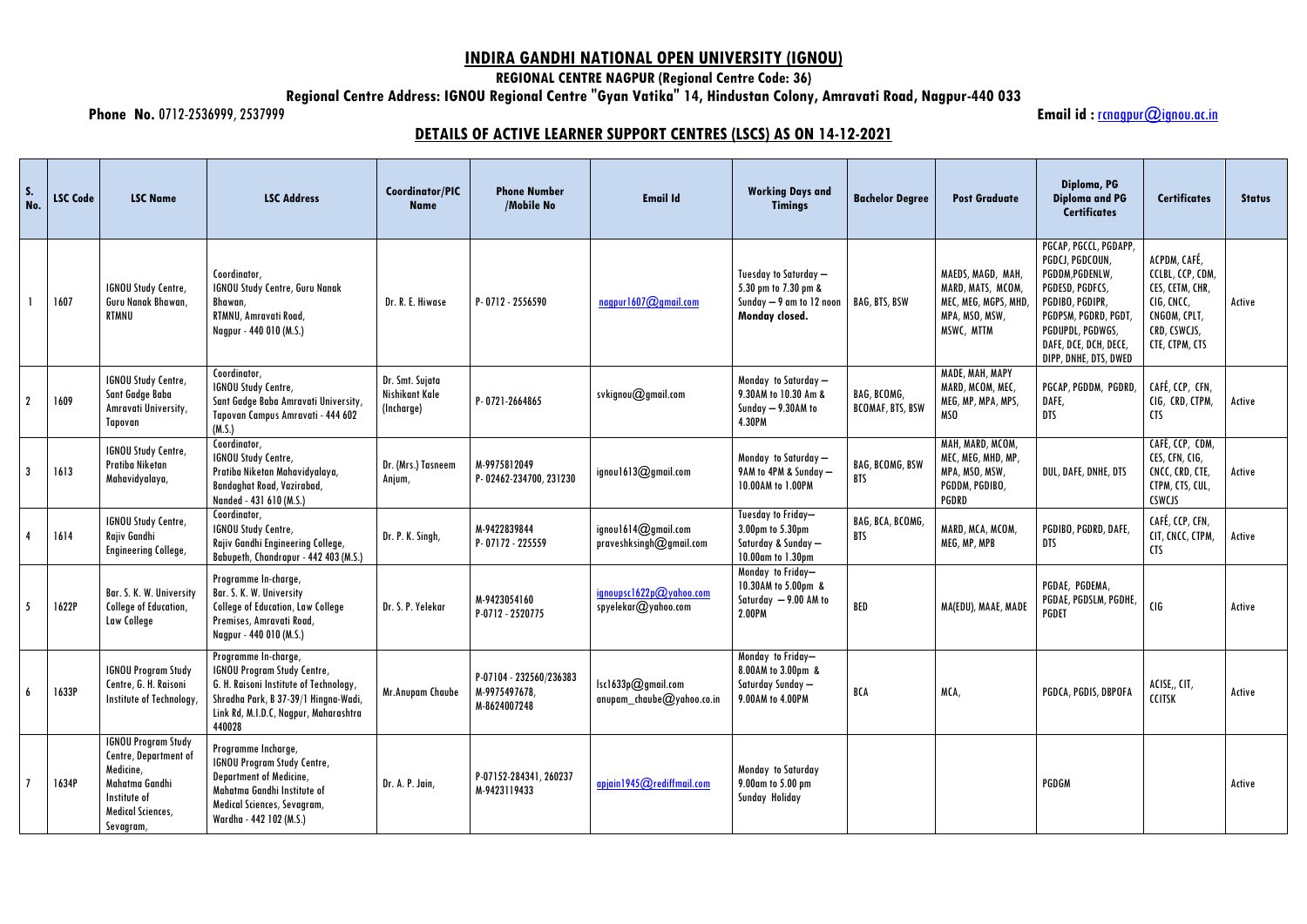| $\mathsf{S}$ .<br>No.   | <b>LSC Code</b> | <b>LSC Name</b>                                                                                                                     | <b>LSC Address</b>                                                                                                                                                        | Coordinator/PIC<br><b>Name</b> | <b>Phone Number</b><br>/Mobile No                   | <b>Email Id</b>                                            | <b>Working Days and</b><br><b>Timings</b>                                                                                                                                 | <b>Bachelor Degree</b>                                                                | <b>Post Graduate</b>                                                    | Diploma, PG<br><b>Diploma and PG</b><br><b>Certificates</b> | <b>Certificates</b> | <b>Status</b>                                          |
|-------------------------|-----------------|-------------------------------------------------------------------------------------------------------------------------------------|---------------------------------------------------------------------------------------------------------------------------------------------------------------------------|--------------------------------|-----------------------------------------------------|------------------------------------------------------------|---------------------------------------------------------------------------------------------------------------------------------------------------------------------------|---------------------------------------------------------------------------------------|-------------------------------------------------------------------------|-------------------------------------------------------------|---------------------|--------------------------------------------------------|
| 8                       | 36017P          | <b>IGNOU Programme</b><br>Study Centre, Dept. of<br>Pediatrics, Mahatma<br>Gandhi Institute of<br>Medical Science,<br>Sevagram,     | Programme Incharge,<br>IGNOU Programme Study Centre, Dept.<br>of Pediatrics, Mahatma Gandhi Institute<br>of Medical Science, Sevagram, Wardha-<br>442 102                 | Dr. Harshal Sathe              | P-07152 - 28433                                     | Isc36017@gmail.com<br>harshals@mgims.ac.in                 | Monday to Saturday -<br>3.00pm to 5.00 pm<br>Sunday closed.                                                                                                               |                                                                                       | MSC(CFT)                                                                | PGD(CFT)                                                    |                     | Active                                                 |
| - 9                     | 36009P          | <b>IGNOU Programme</b><br>Study Centre,<br>Institute of Science, R.<br>T. Road, Civil Line,                                         | Programme Incharge,<br><b>IGNOU Programme Study Centre,</b><br>Institute of Science, R. T. Road, Civil<br>Line, Nagpur - 440 001 (M.S.)                                   | Dr. (Mrs) Naqui J<br>Siddigi   | $P - 0712 - 2565581$                                | E-ignou36009p.isc@gmail.com<br>naquiphd.2010@gmail.com     | Tuesday to Saturday -<br>3.00pm to 6.00 pm &<br>Sunday $-9$ am to 2 pm                                                                                                    | BSC BSCG                                                                              | <b>MSCENV</b>                                                           | <b>PGDAC PGDAST</b>                                         | <b>CPLT</b>         | Active                                                 |
| 10                      | 36026           | IGNOU Study Centre,<br>Late Sainuji Patil<br>Kowase Art &<br><b>Commerce College</b>                                                | Coordinator,<br><b>IGNOU Study Centre,</b><br>Late Sainuji Patil Kowase Art &<br>Commerce College, Murkhala Mudza<br>Road, Gadchiroli - 442 605 (M.S.)                    | Mr. Santosh P.<br>Sanganwar,   | M-9423422135<br>P-07132 - 222734                    | E- $lsc36026$ @gmail.com<br>santoshsanganwar $@$ gmail.com | <b>Monday to Sunday</b><br>11.00am to 5.00 pm                                                                                                                             | <b>BA BCOM BAG BSW</b>                                                                | <b>MSW</b>                                                              | <b>CTE CTPM ACISE</b>                                       |                     | Active                                                 |
| $\overline{\mathbf{1}}$ | 36027P          | <b>IGNOU Program Study</b><br>Centre<br>VNG Institute of Arts &<br><b>Social Science</b>                                            | Programme Incharge,<br><b>IGNOU Program Study Centre, VNG</b><br>Institute of Arts & Social Science<br><b>Adjacent To Zero Mile</b><br>Nagpur - 440 001 (M.S.)            | Dr. Milli Baby                 | M-9970361369<br>P-0712-2293561,<br>2565658, 2523288 | E- $lsc36027pQgmail.com$<br>milli_baby_1977@yahoo.co.in    | Friday , Saturday, Sunday<br>11.00AM TO 5.00PM                                                                                                                            | <b>BA, BAPCH</b>                                                                      | <b>MAPC</b>                                                             |                                                             |                     | Active                                                 |
| 12                      | 36029           | <b>IGNOU Study Centre,</b><br>Dr. Panjabrao<br>Deshmukh Institute of<br>Management<br><b>Technology &amp; Research</b><br>(PDIMTR), | Dr. Panjabrao Deshmukh Institute of<br>Management Technology & Research<br><b>Dhanwate National College,</b><br>Congress Nagar, Nagpur - 440 012                          | Dr. Rajesh Timane              | P-0712-2430464,<br>2445356                          | E pdimtrignou@rediffmail.com<br>time.readesh@gmail.com     | <b>Monday to Saturday</b><br>10.30am to 5.30 pm                                                                                                                           | <b>BCOMG, BCOM</b><br>(ABF)<br>BCOM(CA&A),<br><b>BCOMFCA, BLIS,</b><br><b>BBA(RL)</b> | MCOM, MCOM(F&T),<br>MCOM(BPCG), MLIS,<br>MP, MPB, MAJMC,<br><b>MAAN</b> | <b>DMOP</b><br><b>PGJMC PGDCSR</b>                          | CFE CFL CUL CLIS    | Active                                                 |
| 13                      | 36018D          | <b>IGNOU Special Study</b><br>Centre,<br>Nagpur Central Jail,                                                                       | Coordinator,<br><b>IGNOU Special Study Centre, Nagpur</b><br>Central Jail, Nagpur - 440012 (M.S.)                                                                         | Mr. Yogesh L. Patil,           | M-7507174777<br>P-0712-2461413                      | E-ignou36018d@gmail.com<br>jayashri7patil@rediffmail.com   | <b>Monday to Saturday 8:AM</b><br>to 1:30PM and 4:00PM to<br>7:00PM, Sunday Closed 2nd<br>and 4 <sup>th</sup> Saturday Holidays<br>and Government Holidays<br>Close.      | <b>BA BCOM BAG</b>                                                                    | MEG MSO MHD MPS<br>МP                                                   |                                                             |                     | Active                                                 |
| 14                      | 36019D          | <b>IGNOU Special Study</b><br>Centre,<br>AMRAVATI Central Jail,                                                                     | Coordinator<br>(Jail Superindent)<br><b>IGNOU Special Study Centre,</b><br>Central Prison Amravati, Amravati - 444<br>$602$ (M.S.)                                        | Mr. Bhushan Kumar<br>Kamble    | P-0721-2662083                                      | Ε.<br>bhushankamble516@gmail.com                           | Monday to Saturday 8:AM<br>to 1:30PM and 4:00PM to<br>7:00PM, Sunday Closed 2 <sup>nd</sup><br>and 4 <sup>th</sup> Saturday Holidays<br>and Government Holidays<br>Close. | <b>BA BCOM BAG</b>                                                                    |                                                                         |                                                             |                     | Active                                                 |
| 15                      | 36038           | <b>IGNOU Study Centre,</b><br><b>Dhote Bandhu Science</b><br>College,                                                               | Coordinator,<br>IGNOU Study Centre,<br>Dhote Bandhu Science College, Kudwa<br>Road, Gondia-441614                                                                         | Prof. Y. S. Bopche,            | M-9764021105<br>P-07182 - 252623, 252467            | E- $lsc36038@gmail.com$<br>ysbopche@dbscience.org          | <b>Monday to Sunday</b><br>08.00am to 2.30 pm                                                                                                                             |                                                                                       | <b>MP</b>                                                               | <b>DNHE</b>                                                 | CFN CFE CTE         | <b>Kept in</b><br>Abeyance<br>due to low<br>enrollment |
| 16                      | 36040P          | <b>IGNOU Program Study</b><br>Centre, Sadabai Raisoni<br>Women College,                                                             | Programme Incharge, IGNOU Program<br>Study Centre, Sadabai Raisoni Women<br>College, 345, Shraddha House,<br>Kingsway, Opp. Kasturchand Park,<br>Nagpur - 440 001. (M.S.) | Dr. (Mrs.) Shakti<br>Sharma,   | M-9822769434<br>P-0712-6464047,<br>2593090          | E- drsharma.shakti@gmail.com                               | <b>Monday to Saturday</b><br>09.00am to 5.00 pm                                                                                                                           |                                                                                       | <b>MSCDFSM</b>                                                          | <b>DNHE</b>                                                 | CFN CNCC            | Active                                                 |